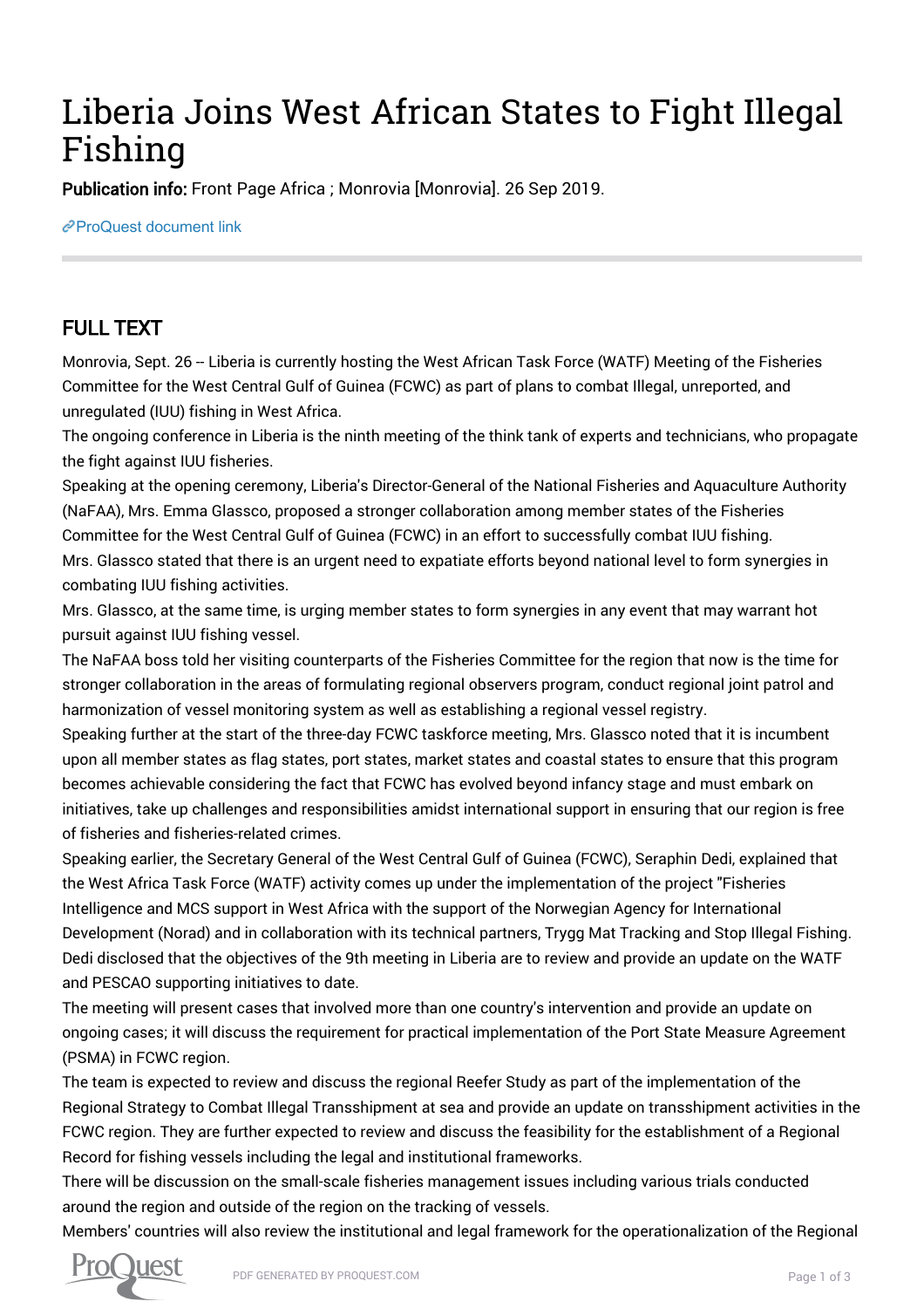MCS center.

However, the meeting will provide the opportunity to neighboring countries and regional fishery organizations to present their MCS structures and activities and explore opportunities for collaboration.

They will review the strategy documents for the implementation of the regional plan of action to combat IUU as well as countries' national plans of action.

The Fisheries Committee for West and Central Gulf of Guinea (FCWC) was established in 2007 to facilitate cooperation in fisheries management between the member countries, Liberia, Cote d'Ivoire, Ghana, Togo, Benin and Nigeria.

These countries have several shared fish stocks and identified a need for cooperation and shared management of these resources.

Published by HT Digital Content Services with permission from Frontpage Africa.

## DETAILS

| Subject:                       | Task forces; Collaboration; Cooperation; Fishing; Fisheries management                                                       |
|--------------------------------|------------------------------------------------------------------------------------------------------------------------------|
| Location:                      | Ivory Coast Gulf of Guinea Nigeria West Africa Liberia Africa Ghana Togo Benin                                               |
| Company / organization:        | Name: Agency for International Development; NAICS: 928120                                                                    |
| <b>Publication title:</b>      | Front Page Africa; Monrovia                                                                                                  |
| <b>Publication year:</b>       | 2019                                                                                                                         |
| <b>Publication date:</b>       | Sep 26, 2019                                                                                                                 |
| <b>Publisher:</b>              | HT Digital Streams Limited                                                                                                   |
| Place of publication:          | Monrovia                                                                                                                     |
| <b>Country of publication:</b> | Iceland, Monrovia                                                                                                            |
| <b>Publication subject:</b>    | <b>General Interest Periodicals--Africa</b>                                                                                  |
| Source type:                   | Newspapers                                                                                                                   |
| Language of publication:       | English                                                                                                                      |
| Document type:                 | <b>News</b>                                                                                                                  |
| <b>ProQuest document ID:</b>   | 2297036394                                                                                                                   |
| <b>Document URL:</b>           | http://132.174.250.227/newspapers/liberia-joins-west-african-states-fight-<br>illegal/docview/2297036394/se-2?accountid=8394 |
| Copyright:                     | Copyright HT Digital Streams Limited Sep 26, 2019                                                                            |
| Last updated:                  | 2021-07-29                                                                                                                   |